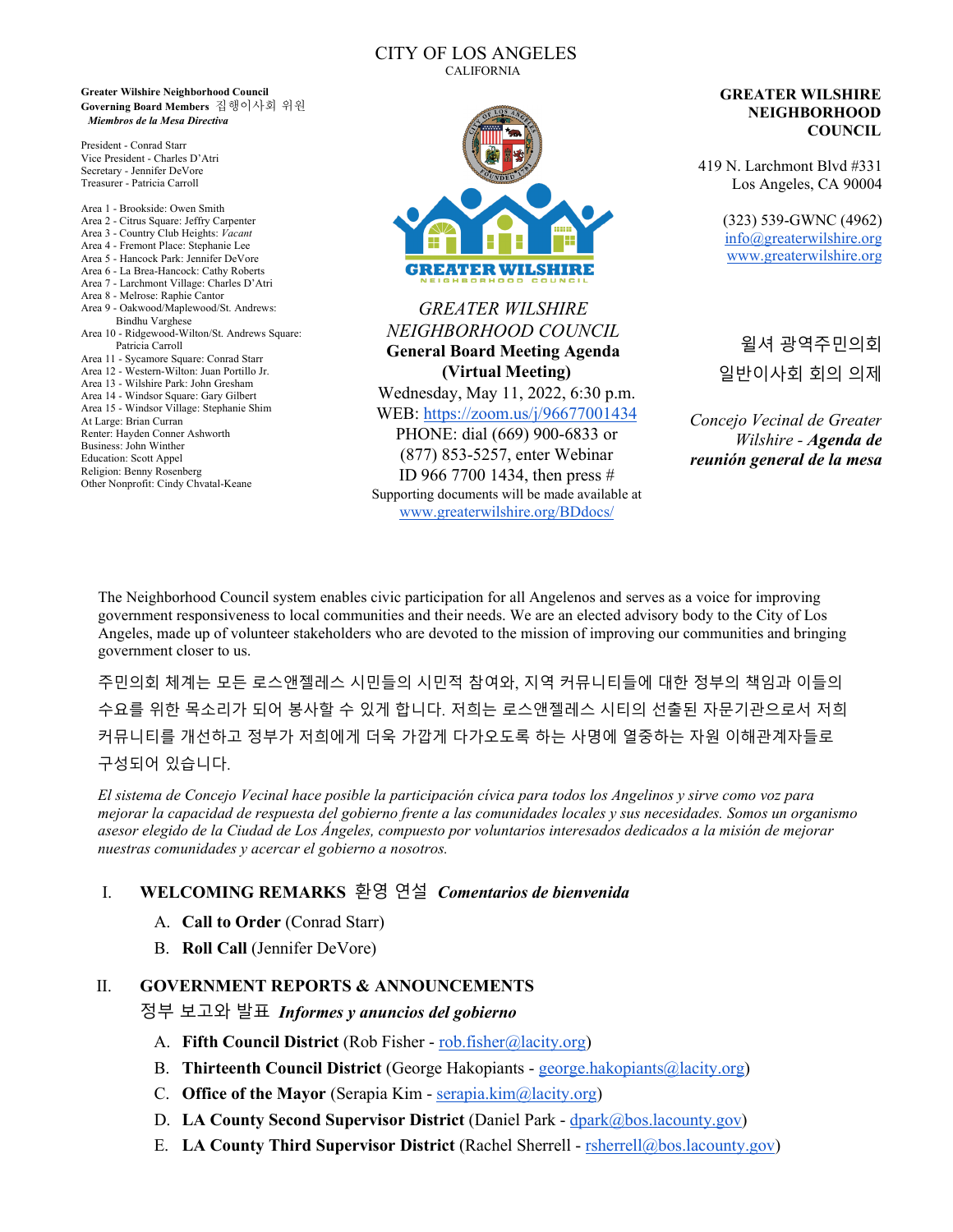- F. **LAPD Olympic & Wilshire Divisions** (SLOs Cho, Pelayo, Cordova, Rodriguez)
- G. **Department of Neighborhood Empowerment** (John Darnell - [john.darnell@lacity.org\)](mailto:john.darnell@lacity.org)
- H. **LA Metro** (Ned Racine - [racinen@metro.net\)](mailto:racinen@metro.net)
- I. **Other Government Representatives**

#### III. **GWNC LIAISON REPORTS**

- A. **LADWP** (Jack Humphreville)
- B. **Budget Representatives** (Jack Humphreville / Julie Stromberg)
- C. **LA Neighborhood Councils Coalition (LANCC)** (Max Kirkham)
- D. **Public Works Liaison** (Hayden Ashworth)
- E. **Other Liaisons or Representatives**

#### IV. **GENERAL PUBLIC COMMENT ON NON-AGENDA ITEMS**

의제 비포함 안건에 대한 일반 공중 언급

#### *Comentario público general sobre temas no incluidos en la agenda*

When prompted by the chairperson, those wishing to make a general public comment are asked to dial \*9 (if connecting by phone) or press the "raise hand" button (if using the Zoom app). Time may be limited to 2 minutes per speaker at the discretion of the chairperson.

### V. **OFFICER REPORTS** 임원 보고 *Informes del funcionario*

#### A. **President's Report**

- B. **Treasurer's Report** (Discussion and Possible Action) Please refer to MER in the Supporting Documents folder [\(https://greaterwilshire.org/bddocs/\)](https://greaterwilshire.org/bddocs/).
	- 1. **Motion to Approve Monthly Expenditure Report** (MER) for April 2022. **Card Expenses**
		- $-4/3$  Public Storage \$195.00 +
		- ﹣ 4/26 Larchmont Chronicle April \$188
		- ﹣ 4/28 Lloyd Staffing DL Minutes \$266.95
		- ﹣ 4/28 Lloyd Staffing JC Admin \$524.40
	- 2. **Motion to Approve Individual Expenses** Listed in the April 2022 MER.
	- 3. **Review of past Board Expenses** that may Appear on the May 2022 MER
		- ﹣ Lloyd Staffing TBD
		- ﹣ Village Mail Call \$400 (Check Pending)
		- ﹣ YMCA NPG \$525 -Declined but Under Review according to DONE
		- ﹣ Friends of Wilshire Library \$1100 -Check submitted not yet cashed
		- ﹣ Wilshire Crest PTA \$1350 -Declined but Under Review according to DONE
		- Media Temple Web Hosting \$240
	- 4. **Motion** to Approve up to \$600 for Office expenses including Paper, Supplies , Ink, Plastic display holders , clip boards , pens
	- 5. **Motion** to approve up to \$1000 for Congress of Neighborhoods based on GWNC Intention to retain \$10,000 in Roll Over Funds. (See form in Board Docs) (*See https://www.nccongressla.com/.*
	- 6. **Motion** to approve up to \$1000 for Budget Advocates based on GWNC Intention to Retain \$10,000 in Roll Over Funds And based on confirmation that funds will Actually go to Budget Advocates.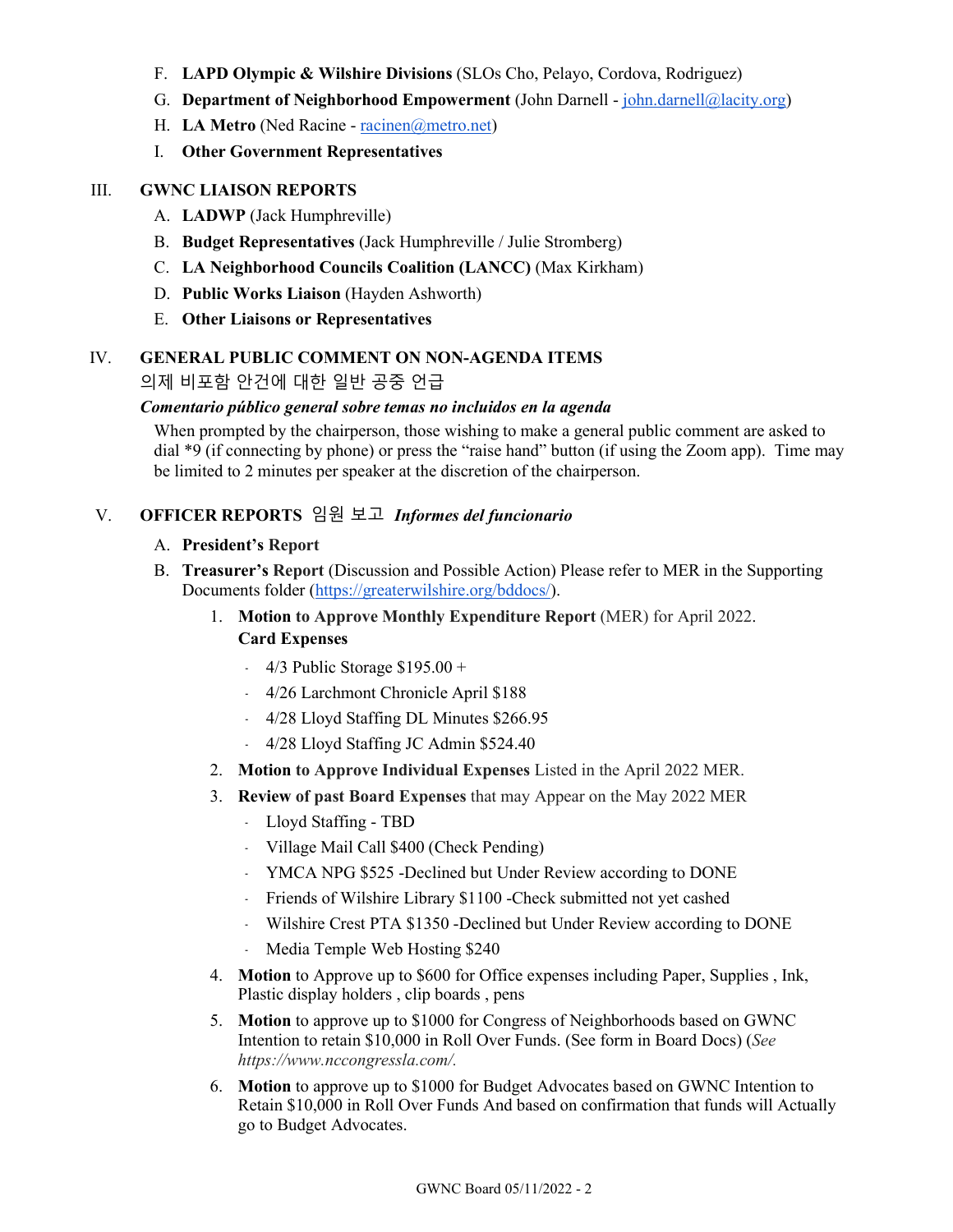7. Dropbox Professional

*GWNC uses Dropbox for digital file storage. The current subscription ends on 6-02- 2022.* 

**Motion**: That the GWNC allocate up to \$250 for Dropbox Professional Individual yearly subscription from 6-02-2022 to 6-02-2023 from Office Expenses

8. **Adobe Acrobat Pro DC**

**Motion**: That the GWNC allocate up to \$250 for one-year subscription to Adobe Acrobat Pro DC from Office Expenses.

- 9. **Deadlines**:
	- May 20th, 2022 Final date to submit an event request for approval using the current Fiscal year funds
	- June 1st, 2022 Final date to submit a check payment request through the NC Funding system portal (including Neighborhood Purpose Grants)
	- June 20th, 2022 Final date to make purchases with the NC bank card
- C. **Vice President's Report**
- D. **Secretary's Report**

# VI. **ADMINISTRATIVE ITEMS** 집행부 안건*Temas administrativos*

**(**Discussion and Possible Action)

- A. **Adoption of April 13, 2022 General Board Meeting Minutes**
- B. **Discussion and Possible Motion:** Placing ads in the Larchmont Buzz
- C. **Board Member and Board Alternate Administration**
	- 1. **Board Director Vacancies**: Area 3 Country Club Heights
	- 2. **Board Alternate Vacancies:** Area 3 Country Club Heights, Area 4 Fremont Place, Area 6 - La Brea-Hancock, Area 7 - Larchmont Village, Area 9 - Oakwood/Maplewood/St. Andrews, Area 11 - Sycamore Square, Area 12 - Western-Wilton, Religion. Qualified Stakeholders interested in serving as a replacement Director or Alternate are invited to contact secretary $@g$  greaterwilshire.org for more information.
		- a) Nominations, Motions to Appoint, Elections
	- 3. **Board Training Requirements:** All board directors and alternates must complete ethics and funding training in order to vote on funding motions before the board. The training courses and instructions can be found at [http://empowerla.org/boardmembers/.](http://empowerla.org/boardmembers/)
		- a) Area 8 Alternate Jesseca Harvey will be suspended by DONE before the next Board meeting unless she completes the Code of Conduct
		- b) The following people have not yet completed the REQUIRED anti-bias (ABLE) training: Cantor, Varghese, Portillo, Curran, Davar, Harvey
		- c) The following Board Members and Alternates are shown on https://empowerla.org/gwnc/ as NOT having completed Ethics, Funding and/or Code of Conduct and are NOT eligible to vote on financial matters:
			- Zubin Davar (Ethics, Funding)
			- Vincent Cox (Ethics)
			- Jesseca Harvey (Ethics, Funding, Code of Conduct)
			- April Hannon (Ethics)
		- d) Check EmpowerLA.org/GWNC for your training expirations.
	- 4. **Liaison and Alliance Appointments**  *see [https://empowerla.org/liaison/.](https://empowerla.org/liaison/)*

# VII. **AD HOC COMMITTEES** 임시 위원회*Comités ad hoc*

(Discussion and Possible Action)

A. **Update from the NPG Ad Hoc Committee**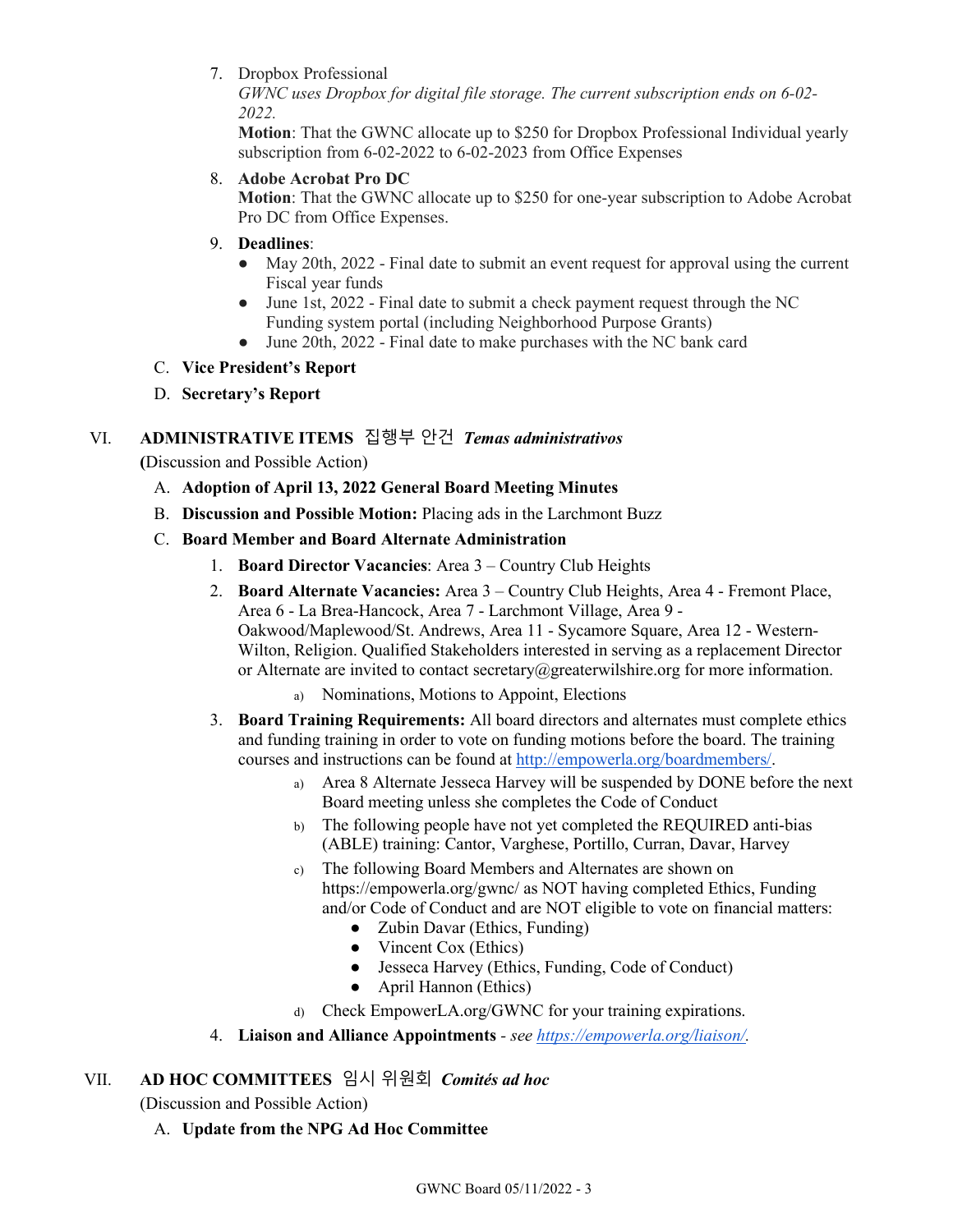- 1. Committee Recommendations to Board for Outreach and Advertising for the Spring 2022 NPGs (Discussion and Action):
	- a) **Motion:** NPG Committee to use general GWNC earmarked Larchmont Buzz advertising funds for advertising the Spring 2022 NPG awards in an amount not to exceed \$1,920.
	- b) **Motion**: Board to allocate up to \$700 for advertising for the Spring 2022 NPGs.
- 2. Committee Recommendation for the Spring 2022 NPGs Timeline (Discussion and Action):
	- a) **Motion:** Deadline for Submission for the Spring 2022 NPGs to be on Wednesday, May 18, 2022, and Committee Recommendations to be Presented at Most Immediate Board Meeting following that Date for Final Determination of Grant Distributions. IV.
- 3. The next and final NPG Committee Meeting will be on Saturday, May 21, 2022.

## B. **Update from the Budget Ad Hoc Committee**

## C. **Update from Ad Hoc Candidate Forum committees**

- 1. CD5 Candidate Forum Ad Hoc Committee (Juan Portillo)
- 2. CD13 Candidate Forum Ad Hoc Committee (Raphie Cantor)

# VIII. **LAND USE COMMITTEE** 토지사용 위원회*Comité sobre uso del suelo*

(Discussion and Possible Action) (Chair: Brian Curran)

- A. **Report** on the April 26, 2022 Land Use Committee Meeting
- B. **Consent Calendar**: a single motion approves the following items (IX.B.1.a. through 6.a.) without board discussion. Any Board Member may ask that any item be removed from the consent calendar and voted on separately.
	- 1. **5784 W Melrose Ave (5788, 5788 ½, 5786 Melrose Ave): (Maria Impala, Kenneth Sanhueza)** Filing date: 12/1/21. Conditional Use Permit for alcohol to allow the sale and dispensing of beer and wine for on-site consumption with ancillary off-site privileges with togo food orders, in conjunction with an existing 1,450-sf restaurant, Ramen Melrose. The restaurant has 28 seats with proposed hours of alcohol sales from 11 am - 2 am daily. Case no: ZA-2021-9831-CUB. Zoning: C2-1. Area 5: Hancock Park and Area 7: Larchmont Village.
		- a) **Motion:** That the Greater Wilshire Neighborhood Council support the application for a Conditional Use Permit to allow the sale and dispensing of beer and wine for on-site consumption with ancillary off-site privileges with to-go food orders for the property located at 5784 with Melrose Ave as presented on April 26, 2022, for a period of one year and with the liquor service stopping at midnight
	- 2. **975, 977, 981, 987 S Manhattan Pl: (Jonathan Yang)** Filing date: 11/10/21. Replace vacant parking lot with a 6-story, 120-unit multi-family residential building, over 1-story parking garage and two levels of subterranean parking (7-stories total). Amenities include fitness center, pool deck, club room, and roof deck. Case no: DIR-2021-9356-TOC-SPR-HCA, ENV-2021-9357-EAF. Zoning: R4-1. TOC: Tier 3. Area 3: Country Club Heights.
		- a) **Motion:** That the Greater Wilshire Neighborhood Council oppose replacing a vacant parking lot with a 6-story, 120-unit multi-family residential building, over 1-story parking garage and two levels of subterranean parking at 975, 977, 981, 987 S Manhattan Pl: because the applicant did not appear before the Committee
- C. **Restaurant Beverage Program:** The RBP is an administrative review process available for qualifying sit-down restaurants requesting to serve alcoholic beverages. The RBP eliminates the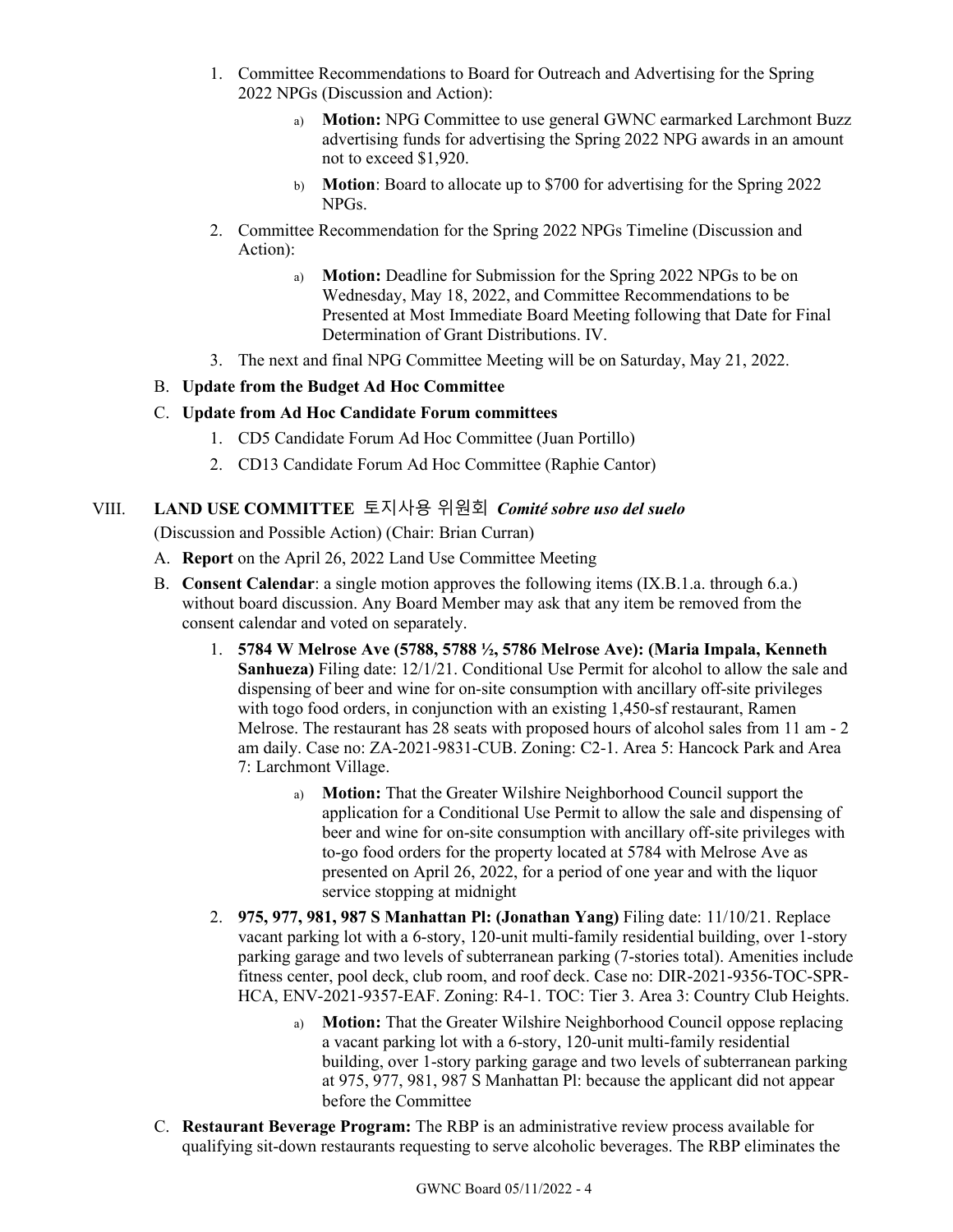need to obtain a Conditional Use Permit, which significantly shortens the processing time and lowers the cost of obtaining the City's approval. To apply, restaurants must be located in a qualifying geographic area of the city and must comply with a set of  $50+$  standards. While the ordinance went into effect on March 31, applications for the program will not be accepted until the City Council designates the geographic areas where RBP will be available. City Planning will continue to provide updates as parts of the City become eligible to apply for the program.

1. **Alcohol Sensitive Use Zone:** In the CR, C1, C1.5, C2, C4, C5, CM, M1, M2, and M3 Zones, the sale or dispensing of alcoholic beverages for consumption on the premises shall be allowed administratively for one year without obtaining a conditional use approval as otherwise required, if all of the requirements and standards are met. Upon the completion of the one year provisional period, a review shall be completed and a determination shall be made if the sale or dispensing of alcoholic beverages for consumption on the premises shall be allowed to continue per the administrative clearance.

**Motion:** That the Greater Wilshire Neighborhood Council request that Lower Larchmont (from First to Beverly) be designated by the City as a Sensitive Use Zone under the City's Restaurant Beverage Program ordinance due to: (1) its Neighborhood Commercial planning designation, (2) the designation of all adjacent land uses as Low Residential and HPOZ, and (3) its hundred-year history of no hard liquor uses. The one-year monitoring and compliance review required for Sensitive Use Zones will enable the restaurants, neighborhood and the City to learn whether the Restaurant Beverage Program works well on Lower Larchmont and should therefore continue in perpetuity.

- D. **Upcoming Land Use Committee Meeting:** The next GWNC Land Use Committee Meeting will be held Tuesday, May 24, 2022, 6:30 p.m. via Zoom ID #915 2786 9326
- IX. **TRANSPORTATION COMMITTEE** 운송 위원회*Comité de transporte* (Discussion and possible Action) (Chair: Cindy Chvatal)
	- A. **Committee Report**
	- B. **Upcoming Transportation Committee Meeting**: The next GWNC Transportation Committee Regular Meeting will be on Monday, May 23, 2022 at 7 p.m. via Zoom ID #921 5993 5555.
- X. **RESILIENCE COMMITTEE** 회복력위원회 *Comité de resiliencia*(Discussion and Possible Action) (Chair: Gary Gilbert)
	- A. **Report** on the May 4, 2022 Resilience Committee Meeting
	- B. **Discussion and Possible Motion**: Emergency Operating Plan for the GWNC
		- 1. **Proposed Motion:** The GWNC approves the draft Emergency Operations Plan and charges the Resilience Committee with incorporating stakeholder input and providing a revised and detailed plan for board discussion and adoption no later than the March 2023 GBM.
	- C. **Upcoming Resilience Committee Meeting**. The next GWNC Resilience Committee Regular Meeting will be held at 7:00 p.m. on June 1, 2022, via Zoom ID #889 6098 2957.

# XI. **OUTREACH COMMITTEE** 아웃리치 위원회*Comité de difusión*

(Discussion and Possible Action) (Chair: Colette Amin)

- A. **Report** on the Outreach Committee Meeting from April 19, 2022
- B. **CD 5 and CD13 Candidate Forum Updates**:
	- 1. Surprise increase of \$500 of facilities costs to rent
	- 2. Possibility of using the Buzz budget for advertisement
- C. **Discussion and Possible Motion**: To approve business cards and up to \$500 for printing business cards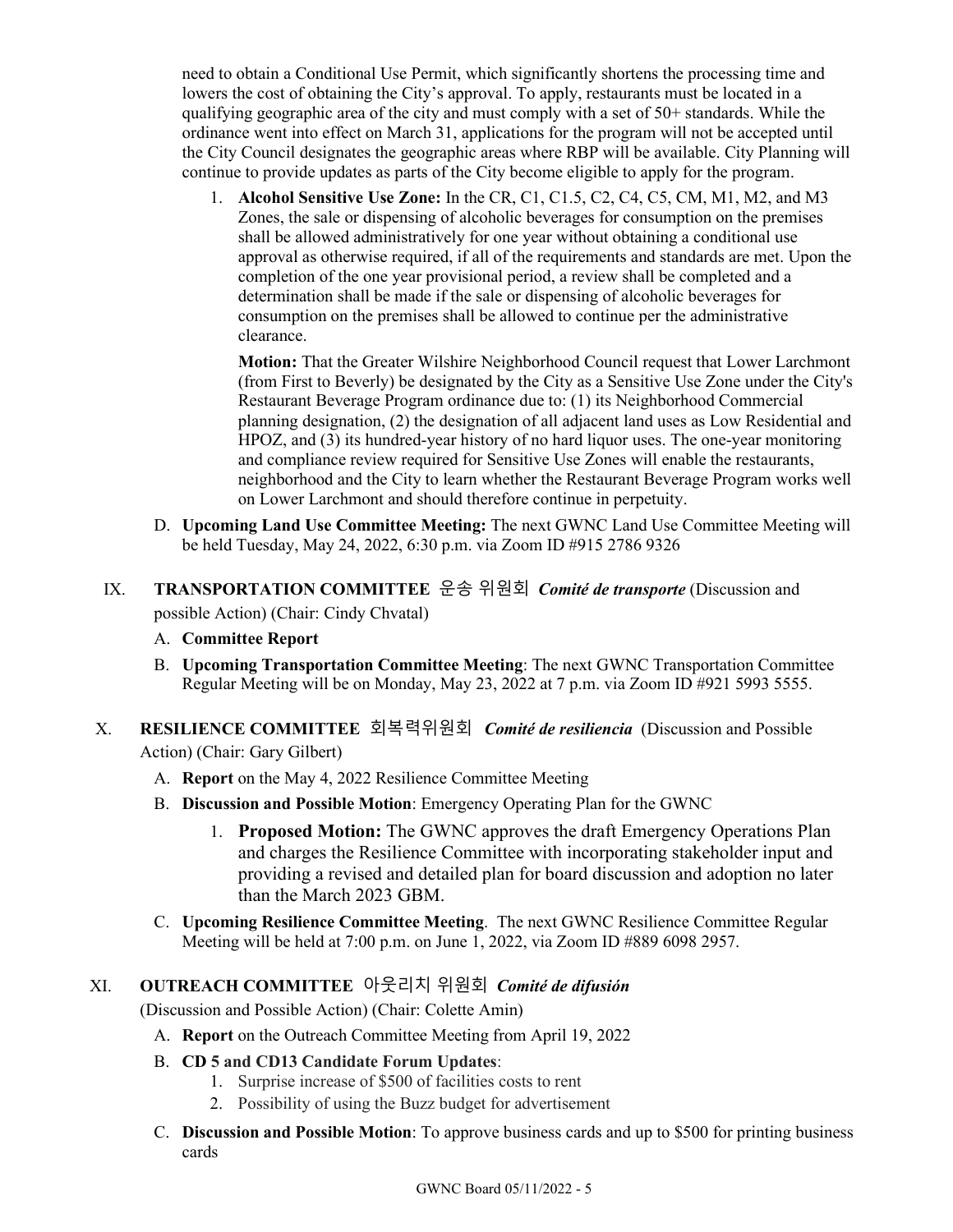- D. **Discussion and Possible Motion:** To approve creation of a renters' trifold like the homelessness trifold and to approve \$500 for the printing of renter information trifold. (Hayden Ashworth  $\&$ April Hannon Renters Reps)
- E. **Discussion and Possible Motion:** Citizen Recognition Nomination of Max Kirkham Citizen (Recognition Award nominated by Conrad Starr, confirming references by Gary Gilbert and Patti Carroll)
- F. **Upcoming Outreach Committee Meeting:** The next regular GWNC Outreach Committee Meeting will be on Tuesday, May 17, 2022 at c6:30 PM via Zoom ID #982 7679 1581.

# XII. **ENVIRONMENTAL & SUSTAINABILITY COMMITTEE** 환경 & 지속가능성 위원회*Comité de medio ambiente y sostenibilidad*

(Discussion and possible action) (Chair: Cathy Roberts)

- A. **Committee Report**
- B. **Upcoming Environmental & Sustainability Committee Meeting:** The next GWNC Environmental & Sustainability Committee Meeting will be held on Tuesday, June 7, 2022 via Zoom ID #928 2781 1179.
- XIII. **QUALITY OF LIFE COMMITTEE** 삶의 질 위원회*Comité de calidad de vida* (5 minutes) (Discussion and Possible Action) (Chair: Charles D'Atri)
	- A. **Upcoming Quality of Life Committee Meeting**: The next GWNC Quality of Life Regular Meeting will be 5 p.m., Wednesday, May 25, via Zoom ID #849 7793 0618.
- XIV. **NEW BUSINESS** 신규 사업*Asuntos nuevos* (Discussion and Possible Action)
	- A. **Possible Motion** to approve and submit the GWNC Inventory.

## XV. **COMMUNITY IMPACT STATEMENTS (CIS), PROCLAMATIONS**

(Discussion and Possible Action)

A. **Proposed Motion**: The GWNC will file a CIS to City Council and Committees and to the Board of Neighborhood Commissioners regarding Council File 22-0600 (the FY22-23 City Budget), requesting the restoration of Neighborhood Council annual budgets to \$42,000.

## XVI. **BOARD MEMBER COMMENTS/ANNOUNCEMENTS**

임시 위원회*Comentarios/informes de un miembro de la mesa*

## XVII. **REQUESTS/MOTIONS FOR FUTURE AGENDA ITEMS**

추후 의제 안건에 대한 요청/동의*Solicitudes/propuestas para futuros temas de la agenda*

A. **Special Board Meeting**: a special meeting of the Board may be called for Wednesday, May 25, 2022 at 6:30 p.m. over Zoom. Meeting topics may include NPGs and FY 21/22 Budget and Expenditures.

## XVIII. **ADJOURNMENT** 조정 *Postergación*

#### A. **Upcoming GWNC Board Meeting**

The next GWNC General Board Meeting will be held at 6:30 PM on Wednesday, June 8, 2022 via Zoom ID #966 7700 1434.

**VIRTUAL MEETING TELECONFERENCING NUMBER FOR PUBLIC PARTICIPATION** – In conformity with the September 16, 2021 enactment of California Assembly Bill 361 and due to concerns over COVID-19, this Greater Wilshire Neighborhood Council meeting will be conducted entirely with a call-in option or internet-based service option. Every person wishing to address the Board/Committee should dial (669) 900-6833 or (877) 853-5257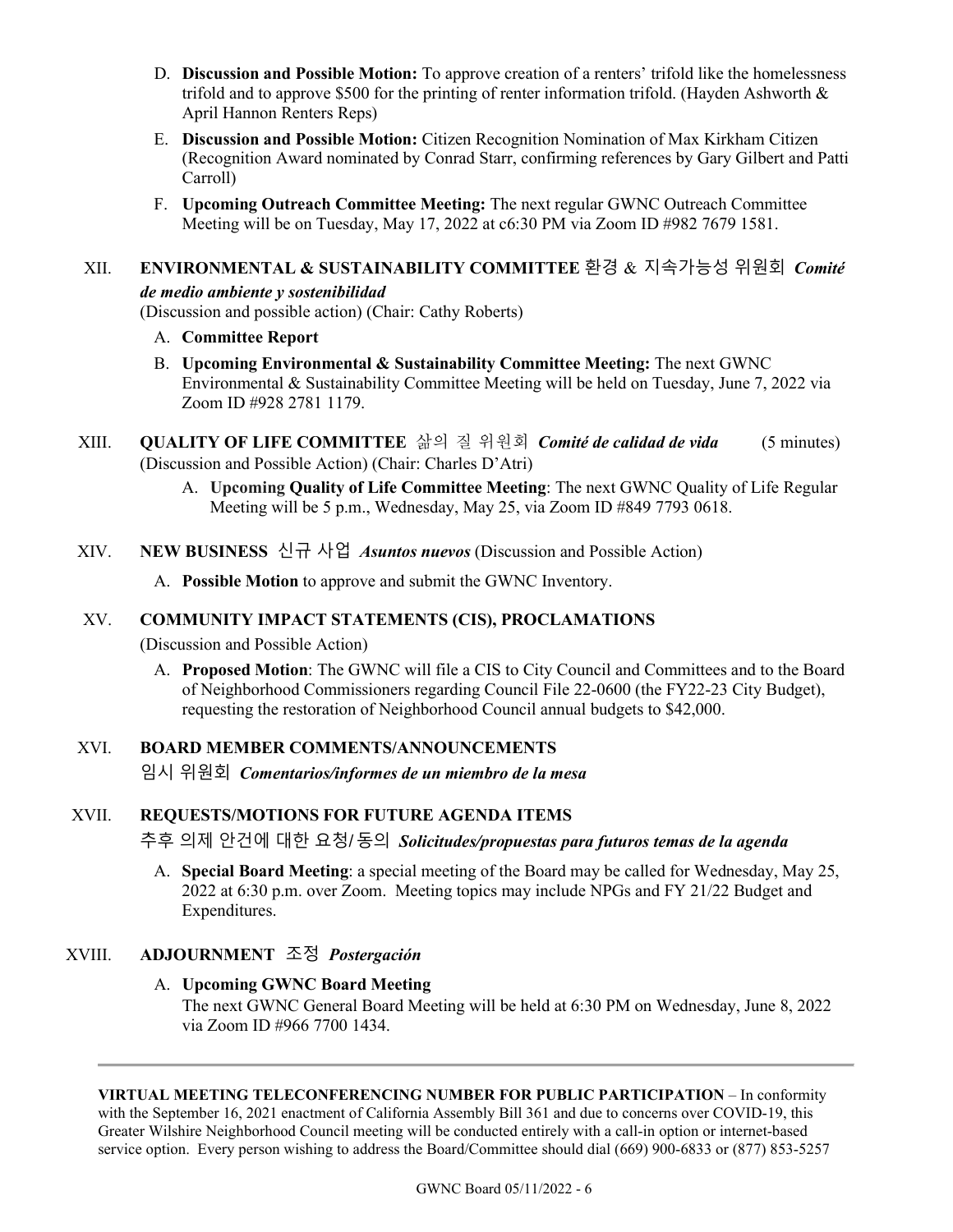and enter 966 7700 1434, then press # to join the meeting. Public comment cannot be required to be submitted in advance of the meeting, only real-time public comment is required. If there are any broadcasting interruptions that prevent the public from observing or hearing the meeting, the meeting must be recessed or adjourned. If members of the public are unable to provide public comment or be heard due to issues within the Greater Wilshire Neighborhood Council's control, the meeting must be recessed or adjourned.

공공 참여를 위한 가상회의 전화번호 – 2021 년 9 월 16 일 캘리포니아 총회 법안 제정 361 에 부합합니다 승인과 COVID- 19 문제로 인하여 이번 윌셔 광역주민의회(GWNC) 회의 전체는 전화회의/온라인으로 개최합니다. 이사회/위원회에 참여하고자 하는 사람은 각자 (669) 900- 6833 또는 (877) 853- 5257 (무료전화)에 전화하여 966 7700 1434를 입력하고 #을 누르면 회의 참석이 됩니다.` 공개 논평은 회의 전에 제출할 필요가 없으며 실시간 공개 논평만 필요합니다. 공중이 회의를 참관하거나 청취할 수 없는 방송 중단이 있는 경우 회의를 휴회 또는 폐회해야 합니다. 대중 구성원이 이웃 의회가 통제할 수 있는 문제로 인해 대중의 의견을 제시하거나 의견을 들을 수 없는 경우 회의를 휴회하거나 연기해야 합니다.

#### *NÚMERO DE LA REUNIÓN VIRTUAL POR TELECONFERENCIA PARA PARTICIPACIÓN DEL PÚBLICO* –

*De conformidad con la promulgación del 16 de septiembre de 2021 del Proyecto de Ley 361 de la Asamblea de California y debido a la preocupación por la COVID-19, la reunión de este Concejo Vecinal de Greater Wilshire (Greater Wilshire Neighborhood Council, GWNC por sus siglas en inglés) se realizará totalmente por teléfono/en línea. Cada persona que desee dirigirse a la Mesa/Comité debe marcar el (669) 900-6833 o (877) 853-5257 (línea gratuita) e ingresar* 966 7700 1434*, después presionar # para unirse a la reunión. No se puede solicitar que los comentarios públicos se envíen antes de la reunión, solo se requieren comentarios públicos en tiempo real. Si hay alguna interrupción en la transmisión que impida que el público observe o escuche la reunión, la reunión debe interrumpirse o levantarse. Si los miembros del público no pueden brindar comentarios públicos o ser escuchados debido a problemas dentro del control del Consejo Vecinal, la reunión debe interrumpirse o levantarse.*

**TRANSLATION SERVICE** – If you need translation service, please contact the GWNC Secretary at (323) 539-4962 or [info@greaterwilshire.org](mailto:info@greaterwilshire.org) at least 72 hours before the event.

번역 서비스 - 번역 서비스를 요청하려면 행사 개최 72시간 이전까지 주민의회에 알려주시기 바랍니다. 이사회 사무국 연락어 (323) 539- 4962 또는 [info@greaterwilshire.org](mailto:info@greaterwilshire.org)에 접촉하시기 바랍니다.

**SERVICIOS DE TRADUCCIÓN** – [Si requiere servicios de traducción, favor de avisar al concejo vecinal 72 horas](http://www.greaterwilshire.org/)  [antes del evento. Por favor contacte al secretario de la mesa, al \(323\) 539-4962 o](http://www.greaterwilshire.org/) [info@greaterwilshire.org](mailto:info@greaterwilshire.org)[.](http://www.greaterwilshire.org/)

**PUBLIC INPUT AT NEIGHBORHOOD COUNCIL MEETINGS** – The public is requested to dial \*9 (if connecting by phone) or press the "raise hand" button (if using the Zoom app), when prompted by the chairperson, to address the Board on any agenda item before the Board takes an action on an item. Comments from the public on agenda items will be heard only when the respective item is being considered. Comments from the public on other matters not appearing on the agenda that are within the Board's jurisdiction will be heard during the General Public Comment period. Please note that under the Brown Act, the Board is prevented from acting on a matter that you bring to its attention during the General Public Comment period; however, the issue raised by a member of the public may become the subject of a future Board meeting. Public comment is limited to two minutes per speaker, unless adjusted by the chairperson.

주민의회 회의의 공공 입력 – 이사회/위원회가 어떤 안건이라도 조치를 취하기 전에, 해당 이사회/위원회에서 이를 다루고자 한다면, 공공 참여자들은 회장의 제안에 의해서 \*9 를 누르거나(전화 참여 경우) "손들기" 버튼(줌 앱 사용 경우)을 이용하시기 바랍니다. 의제에 대한 공중의 언급은 개별 안건이 심의될 경우에만 청취합니다. 이사회/위원회 행정 구역에 해당하지만 의제에 등재되지 않은 사안에 대한 공중 의견 진술은 일반 공중 언급 순서에서 청취할 것입니다. 브라운 법에 의거, 일반 공중 언급 기간 동안 제기되는 사안에 대해서는 이사회/위원회가 조치를 취할 수 없도록 되어 있다는 점을 참고하시기 바랍니다; 그러나 공공 위원이 제기한 사안은 이후 회의에서 주제가 될 수 있습니다. 의장에 의해서 혹은 이사회/의원회의 투표로 조정되지 않는 한, 공중 언급은 발언자 당 2분 이내의 시간 만 허용됩니다.

*OPINIONES DEL PÚBLICO EN LAS REUNIONES DEL CONCEJO VECINAL – Se pide al público que marque \*9 (si se conecta por teléfono) o presione el botón de levantar la mano "raise hand" (si usa la aplicación Zoom), cuando lo indique el presidente para dirigirse a la Mesa/Comité sobre cualquier tema en la agenda antes de que la Mesa/Comité decida cualquier acción sobre ese tema. Se escucharán los comentarios del público sobre los temas de la agenda*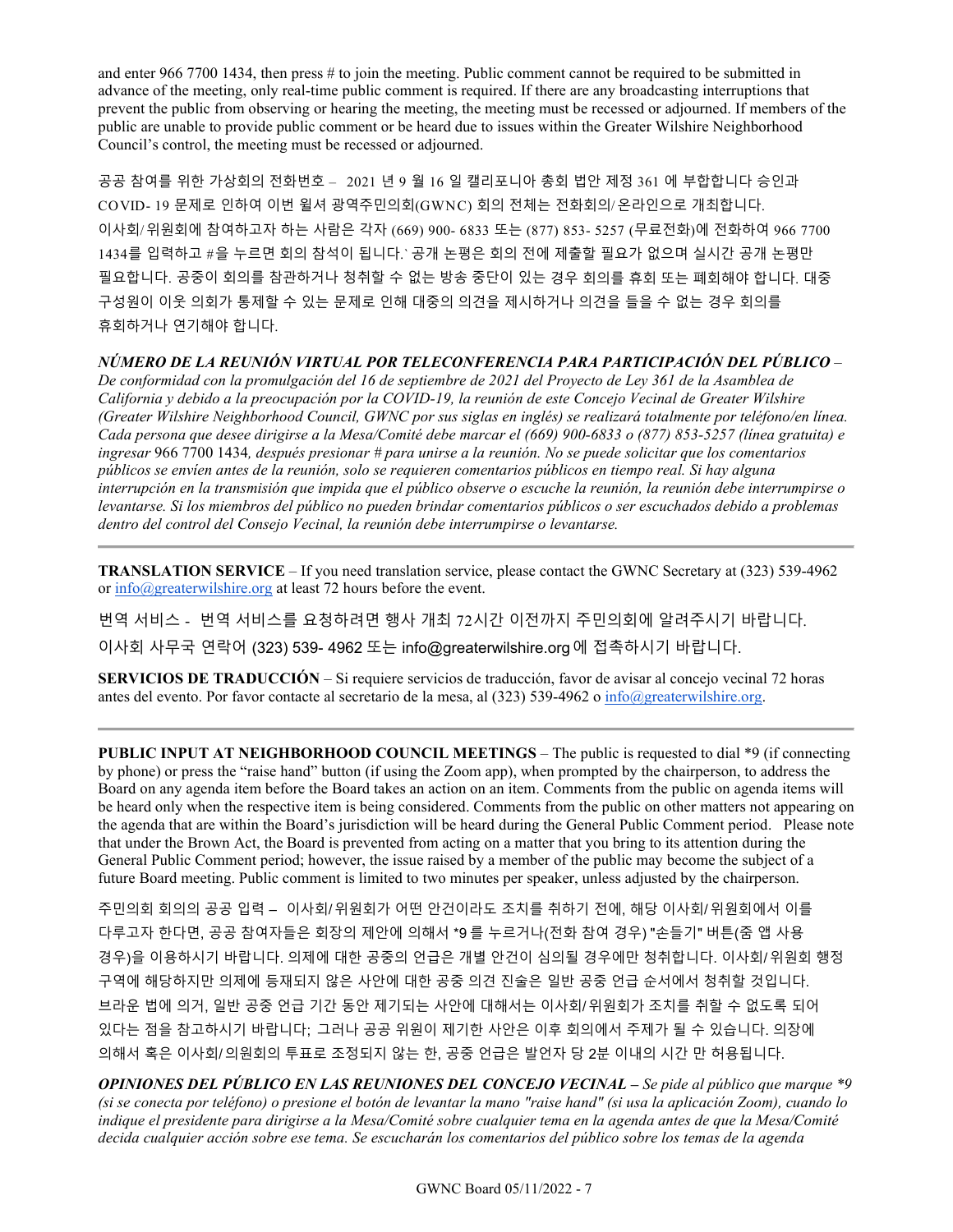*únicamente cuando se esté considerando el tema respectivo. Los comentarios del público sobre otras cuestiones que no aparezcan en la agenda que estén dentro de la jurisdicción de la Mesa/Comité se escucharán durante el periodo de Comentario público general. Por favor tenga en cuenta que en virtud de la Ley Brown, la Mesa/Comité no puede actuar en una cuestión que se lleve a su atención durante el periodo de Comentario público general; sin embargo, la cuestión presentada por un miembro del público podría transformarse en el asunto de una futura reunión. El comentario público se limita a dos minutos por orador, a menos que el presidente o una votación de la Mesa/Comité decidan otra cosa.*

**PUBLIC POSTING OF AGENDAS** 의제의 공공 게시*DIVULGACIÓN PÚBLICA DE AGENDAS*  GWNC agendas are posted for public review in the following locations: GWNC 의제는 공적으로 검토할 수 있도록 다음 장소에 게시합니다: *Las agendas de GWNC se colocan para revisión pública en los siguientes lugares:*

- **Display case at the Wilshire Ebell Theater** 윌셔 에벨 극장 게시판에 게시 4401 W. 8번 스트리트, 로스앤젤레스, CA 90005 *En una vitrina expositora en Wilshire Ebell Theater*, 4401 W. 8th Street, Los Angeles, CA 90005
- **Our website** 저희 웹사이트 *Nuestro sitio web* [\(https://www.greaterwilshire.org\)](https://www.greaterwilshire.org/)
- **Via e-mail** subscribe at [www.greaterwilshire.org](http://www.greaterwilshire.org/) 이메일 발송 구독: [www.greaterwilshire.org](http://www.greaterwilshire.org/)  *Por correo electrónico - puede suscribirse en [www.greaterwilshire.org](http://www.greaterwilshire.org/)*
- **By subscribing to L.A. City's Early Notification System at** <https://www.lacity.org/subscriptions> L.A. 시티 먼저 알림 시스템에서 구독: <https://www.lacity.org/subscriptions>

*Suscribiéndose al sistema de notificación temprana de la Ciudad de L.A. en <https://www.lacity.org/subscriptions>*

**THE AMERICANS WITH DISABILITIES ACT** – As a covered entity under Title II of the Americans with Disabilities Act, the City of Los Angeles does not discriminate on the basis of disability and upon request, will provide reasonable accommodation to ensure equal access to its programs, services, and activities. Sign language interpreters assisted listening devices, or other auxiliary aids and/or services may be provided upon request. To ensure availability of services, please make your request at least 3 business days (72 hours) prior to the meeting you wish to attend by contacting the Department of Neighborhood Empowerment by email: [NCSupport@lacity.org](mailto:NCSupport@lacity.org) or phone: (213) 978-1551.

미국장애인법 – 미국장애인법 타이틀 II 해당 기관인 로스앤젤레스 시티는 장애를 근거로 차별하지 않으며, 요청이 있을 경우 프로그램, 서비스, 활동에서 평등한 참여를 보장하는 합당한 편의를 제공할 것입니다. 수어 통역사, 청취 보조 도구 또는 기타 보조 도구들과 서비스는 요구가 있을 경우 제공할 것입니다. 서비스 제공이 가능하도록 하기 위해서, 참여 의사는 적어도 회의 개최로부터 3 업무일(72시간) 이전에 다음 이메일의 주민회의 역량강화과에 연락하여 알려주시기 바랍니다: [NCSupport@lacity.org](mailto:NCSupport@lacity.org) 또는 전화연락: (213) 978 - 1551.

*LEY DE ESTADOUNIDENSES CON DISCAPACIDADES – Como organismo cubierto por el Título II de la Ley de estadounidenses con discapacidades, la Ciudad de Los Ángeles no discrimina por motivos de discapacidad y, previa petición, proporcionará una adaptación razonable para asegurar el acceso equitativo a sus programas, servicios y actividades. Se proporcionarán intérpretes del lenguaje de señas, dispositivos de audición u otras ayudas o servicios auxiliares previa solicitud. Para asegurar la disponibilidad de servicios, haga su solicitud al menos 3 días hábiles (72 horas) antes de su reunión si desea asistir comunicándose con el Departamento de empoderamiento vecinal (Department of Neighborhood Empowerment) por correo electrónico: NCSupport@lacity.org o por teléfono: (213) 978- 1551.* 

**PUBLIC ACCESS OF RECORDS** – In compliance with Government Code section 54957.5, non-exempt writings that are distributed to a majority or all of the board in advance of a meeting may be viewed at our website at [http://www.greaterwilshire.org](http://www.greaterwilshire.org/) or at the scheduled meeting. In addition, if you would like a copy of any record related to an item on the agenda, please contact  $info@greatestwilshire.org$  or (323) 539-4962.

기록의 공적 접근 – 정부 코드 섹션 54957.5을 준수하여, 회의 이전에 모든 이사회/위원회 구성원 다수에게 예외없이 배포되는 문서는 [http://www.greaterwilshire.org](http://www.greaterwilshire.org/) 에서, 혹은 예정된 회의에서 열람할 수 있을